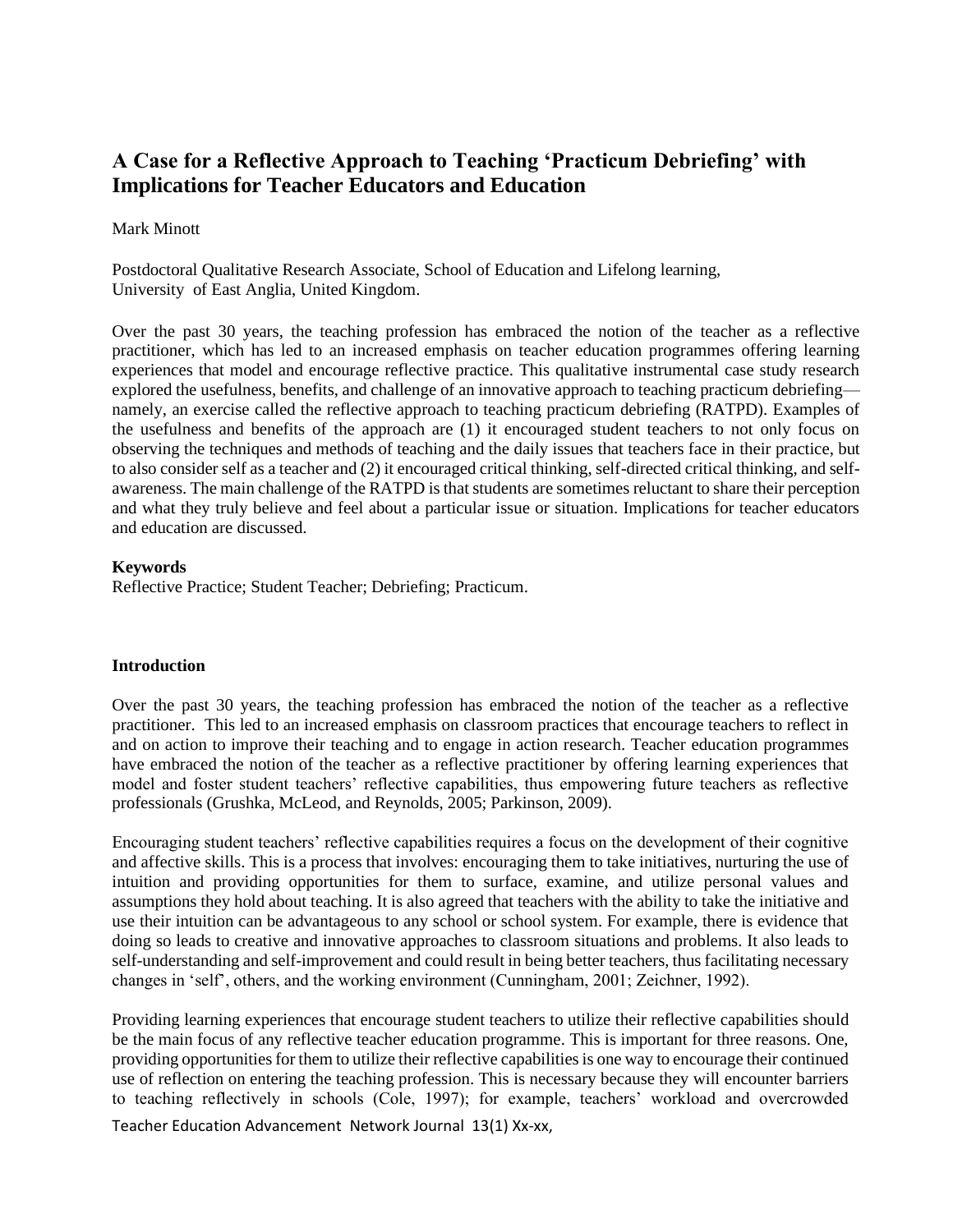classrooms. Two, there is the need to develop proponents for the idea of reflection and reflective teaching; therefore, enabling student teachers to experience the benefits of teaching reflectively could aid in achieving this aim. Three, developing autonomous teachers who are self-directed professionals is an aim of teacher education programmes worldwide. Providing opportunities for student teachers to utilize their reflective capabilities could also aid in achieving this goal.

As a reflective practitioner and a proponent of the practice with a deep interest in ensuring that teacher education programmes offer learning experiences that encourage the development of students' reflective capabilities, I devised, implemented, and evaluated the reflective approach to teaching practicum debriefing (RATPD) with a number of student teachers from a local university.

# **What Constitutes the RATPD?**

The RATPD combines elements of reflective teaching—in particular, reflection-on-action—with student teachers' practicum debriefing tutorials. The theoretical underpinning for this exercise is a combination of the idea of reflection-on-action (Schön, 1987) and the thought that reflective teaching must involve not just questioning teaching techniques but also the teacher's goals, values, beliefs, assumptions about teaching, and the teaching context (Zeichner & Liston, 1996). The approach encourages student teachers to reflect on their actions and those of the mentor teacher observed during their practicum exercise in schools. However, implementing the approach requires, first, an understanding of who and what a reflective teacher is. Second, it requires the development and administration of questions to facilitate reflective thinking during the teaching practicum debriefing sessions. These are addressed next.

## **Understanding Reflective Teaching**

Zeichner and Liston (1996) provide a useful starting point for our understanding of reflective teaching. They assert:

If a teacher never questions the goals and the values that guide his or her work, the context in which he or she teaches, or never examines his or her assumptions, then it is our belief that this individual is not engaged in reflective teaching (p.1).

Given this statement, I define reflective teaching as involving a questioning disposition and critically thinking about one's teaching techniques, personal goals, values, beliefs, assumptions about teaching, and the teaching context. This means that the desire and willingness to question and to think critically must come naturally or be cultivated through practice. The ability to cultivate this disposition through practice is supported by Posner (1989), who pointed out that all humans can question and think critically because these are human characteristics that can be developed.

In addition to a clear definition of reflective teaching, utilizing the approach requires understanding several concepts about reflective teaching and teachers. These are displayed in table form below.

| Concepts about reflective teaching and teachers                         | <b>Author</b> (s) |
|-------------------------------------------------------------------------|-------------------|
| Reflective teaching demands that teachers employ and develop their      | (Farrell, 2001)   |
| cognitive skills as a means of improving their practice. They should    |                   |
| be able to recall, consider, and evaluate their teaching experiences as |                   |
| a means of improving future ones.                                       |                   |

**Table 1.** Concepts about reflective teaching and teachers.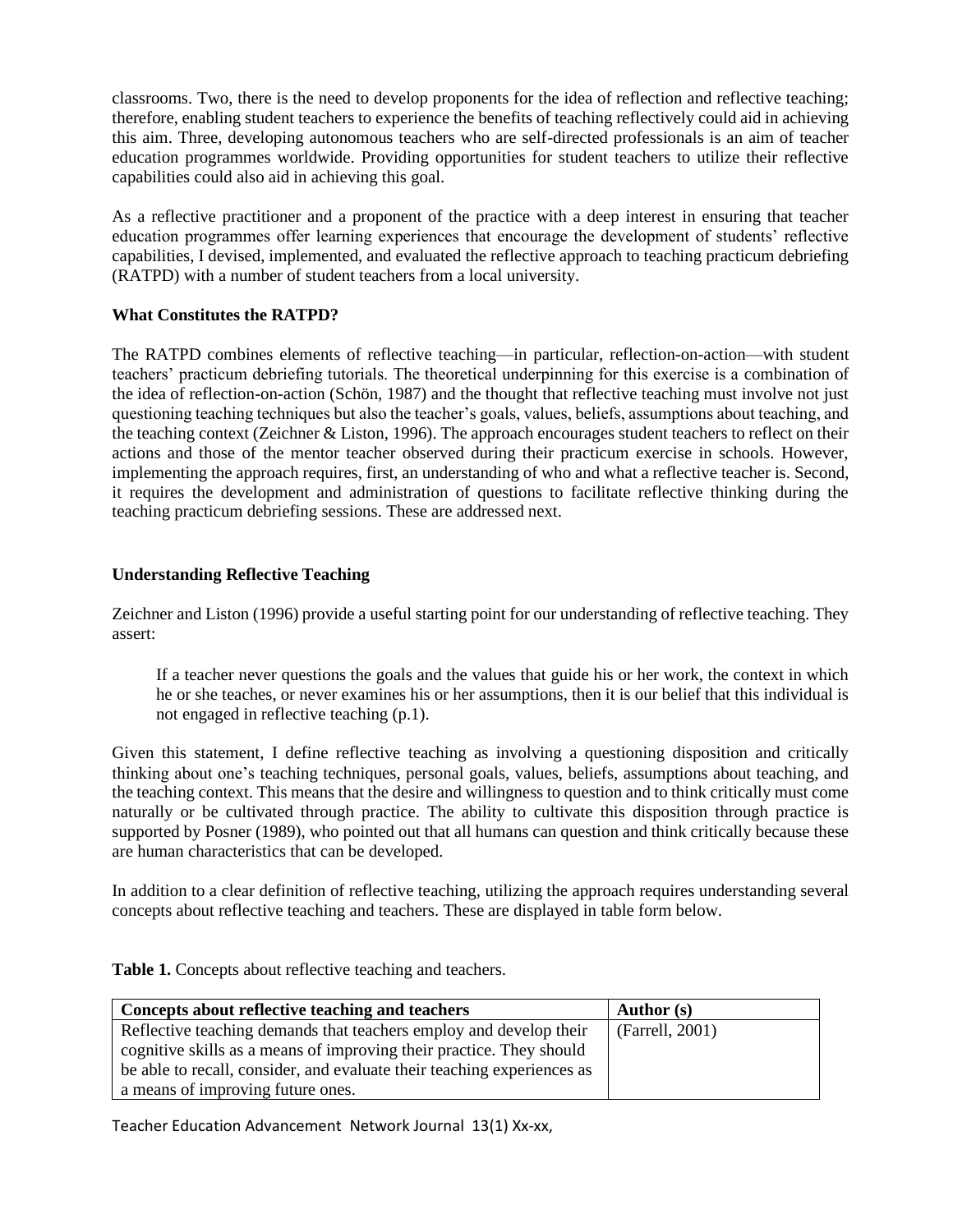| Tarkka, & Ilmonen, 2001). |
|---------------------------|
|                           |
|                           |
|                           |
|                           |
|                           |
|                           |
|                           |
|                           |
|                           |
|                           |
|                           |
|                           |
|                           |
|                           |
|                           |
|                           |
|                           |
|                           |
|                           |
| (Cunningham, 2001; Day,   |
|                           |
|                           |
|                           |
|                           |
|                           |

This understanding is important for two reasons. First, it is useful when interpreting students' response to the RATPD debriefing questions. For example, one would be able to identify the extent to which students had engaged in self-directed critical thinking or reflected on their learning processes. Second, during debriefing sessions, it can be used to guide students' thinking about activities such as identifying personal values, beliefs, and assumptions and how these influenced their understanding of the episode or situation they are describing. In my experience, students sometimes find it difficult to, are reluctant to, or avoid talking about this aspect of teaching. This is especially so among those encountering the notion of reflective teaching for the first time.

# **Reflective Questions**

As outlined in the preceding discussion on the theoretical underpinning of the RATPD, the use of questions is central (Zeichner & Liston, 1996). Given my understanding of reflective teaching also outlined in the above discussion, I developed several reflective questions:

Reflective Question 1: What have you learned about teaching? Reflective Question 2: To what extent has the observation/teaching practicum caused any changes in your beliefs, values, and assumptions about teaching? Reflective Question 3: What have you learned about 'self' as a teacher?

It is through these reflective questions that the RATPD is enacted. They are also used to guide discussions during debriefing sessions. I refer to the questions as "reflective" because they emerge from my understanding of reflective teaching but, more important, they help to encourage student teachers to critically think about what they had observed in schools during their practicum.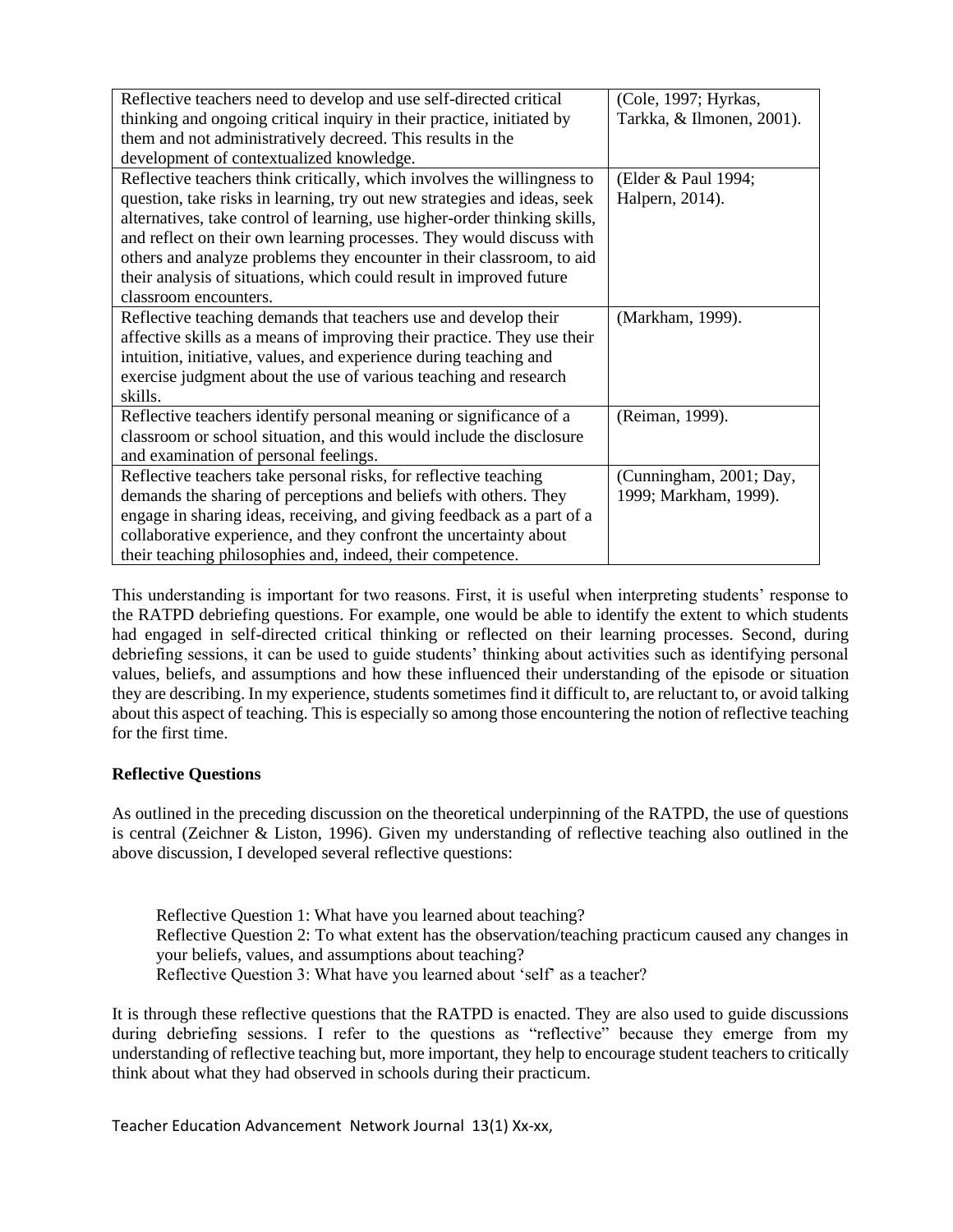While some international writings combine both areas—that is, reflection and student practicum tutorial (Grushka et al., 2005; Vásquez & Reppen, 2007)—there are no known writings that specifically highlight: the kind of questions utilized in the RATPD, how they are arranged and used, the responses to the questions and the benefits and challenges of the approach. Based on these observations, a study was launched to evaluate the RATPD strategy and highlight its usefulness, benefits, and challenges.

## **The Aim**

The study aimed to empirically evaluate the RATPD strategy and ascertain the usefulness, benefits, and challenges of the three reflective questions through which the approach is enacted.

## **Research Design**

A qualitative instrumental case study was employed. Creswell (1998) and Stake (2000) define an instrumental case study as a type of study where the focus is on a specific issue rather than on the case itself. The case then becomes a vehicle to understand the issue or to provide insight into the concerns of the study. For this study, the unit of analysis was the RATPD, its usefulness, benefits, and challenges of the three reflective questions through which the approach is enacted and not the participants (Creswell, 1998; Stake, 2000).

## *Participants*

The participants for this study were three student teachers at a local university who had recently (February 2019) completed a school term practice teaching in a secondary school in southwest London. The participants were Cello, Viola, and Pinto (pseudonyms). Practicum or placement was an important part of their education and training and is a requirement for the successful completion of the teacher education degree.

In selecting the students for the study, I used purposeful convenience or opportunity sampling—they were doing their practicum in the school where I worked as a supply or substitute teacher—and considered them information-rich. Guba and Lincoln (1998) state that information-rich participants can illuminate or provide a great deal of insight into the issues of importance to any research. An examination of the findings and the responses of the participants reveal that they were able to provide in-depth, relevant, and unique perspectives on the research issue.

# *Data Collection and Ethical Issues*

Participants were invited to take part in the study via various face-to-face meetings. They were told about the nature of the research and how the data would be utilized and promised anonymity. They were also told that their names and that of the school and University which they attended would not be included in the report and that the study will not be used in any aspects of their assessment. This was adhered to, for no mention of the name of the school or university is made in this report. All agreed to participate.

Just before the final week of their practicum, they were given the reflective questions. This gave them time to think critically and formulate their responses. They were to email responses to me, which they did.

#### *Data Analysis Process*

The responses to the questions were analyzed using content analysis. This meant that an analysis was done on each participant's views, as was a cross-examination of emerging categories to discern findings common to all. I also used direct interpretation of the data, which involved looking at each and drawing meaning from it (Creswell, 1998).

Teacher Education Advancement Network Journal 13(1) Xx-xx, Specifically, I read through the responses to the three questions and found the ideas that recurred. These ideas and words became the main categories or themes. For example, an examination of the responses to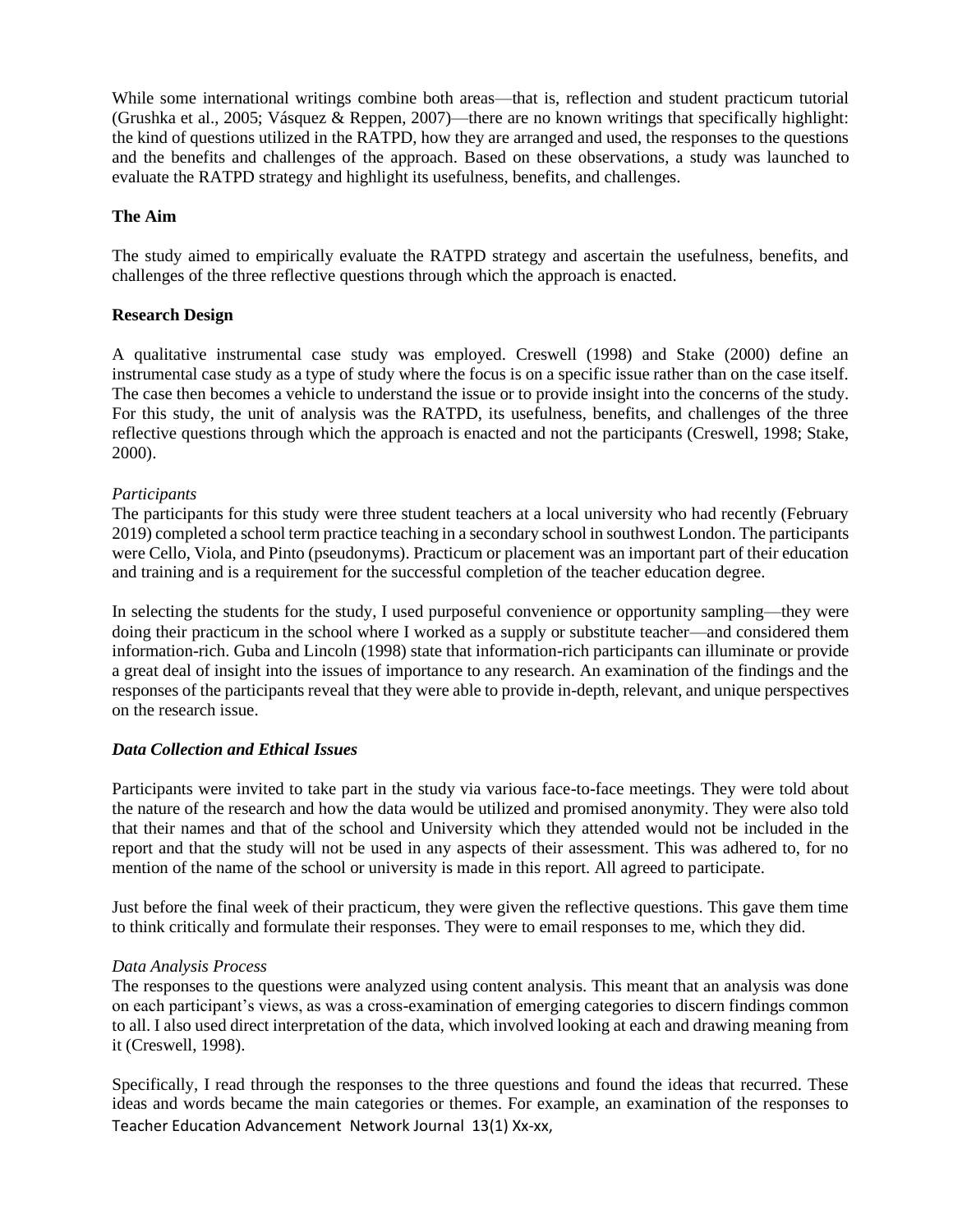reflective question 1 revealed words and phrases such as lesson planning, differentiating instructions, data entry and marking. Based on these I created the category 'mechanics of teaching'. Responses also included words and phrases such as 'guiding student to develop personally', 'encouraging positive behaviours' and 'helping pupils'. Based on these, I created the category 'affective/relational aspects of teaching'. Responses to reflective question 2 revealed phrases such as 'remain committed' 'challenged my assumptions' and changed my views', and responses to reflective question 3 revealed words and phrases such as 'patience', 'constant reflection' and 'being friendly'. These were used as categories. From this process of analysis, I constructed an understanding of the usefulness and benefit of the RATPD and by extension the three core reflective questions.

To aid in reducing researcher bias in the data analysis process I employed participants' validation (Elliot 1991), by presenting the participants with a transcript of the report and asking them to say if the report faithfully represents their views. In checking that the study faithfully represented their views, they were also encouraged to say if their identity were also obscured. All agreed that their identities were obscured, and only minor spelling and grammatical changes were necessary.

## **Results and Discussion**

#### *Usefulness of the RATPD and by extension the three Reflective Questions*

Reflective Question 1*.* The first question asked, 'What have you learned about teaching?' The examination of the responses to this reflective question reveals its usefulness in three ways. First, the question revealed that participants had learned about the mechanics of teaching and practice these.

For example, one participant said:

I have learnt how to differentiate lessons effectively to cater for the different abilities in a class and different strategies for encouraging positive behaviour in the classroom (Viola). Another said:

I have learnt that teaching is so much more than planning your lessons 'starter, main activity, plenary', and marking and data entry, although these are all important components…(Cello).

An important and expected outcome of any teaching practicum exercise is to enable student teachers to experience and successfully engage with the mechanics of teaching in a school— such as those highlighted here by this study's participants. However, for learning to occur it requires a reflective engagement with the mechanics of teaching. Reflective question one seems to be a useful catalyst to enable this learning to take place. This is so because it requires student teachers to recall, examine and determine what aspects of the mechanics they learned (Farrell, 2001). Additionally, during the debriefing exercise, these highlighted aspects of the mechanics would be discussed with the student to aid their analysis which could result in improved future classroom and/or school encounters (Elder & Paul 1994; Halpern, 2014).

Secondly, the question revealed the overall belief among participants that the mechanics of teaching must be balanced with the affective/relational and even the reflective aspects of teaching:

Essentially, I have learnt that teaching is so much more than the curriculum, or planning a lesson… it is compromise, it is negotiation, and it is helping all pupils to navigate the complexities of adolescence, guiding them to develop personally as well as intellectually as you teach them (Cello).

I have learned many things about teaching during my practice at the school, especially the importance of getting to know your students and how this influences lesson planning (Viola).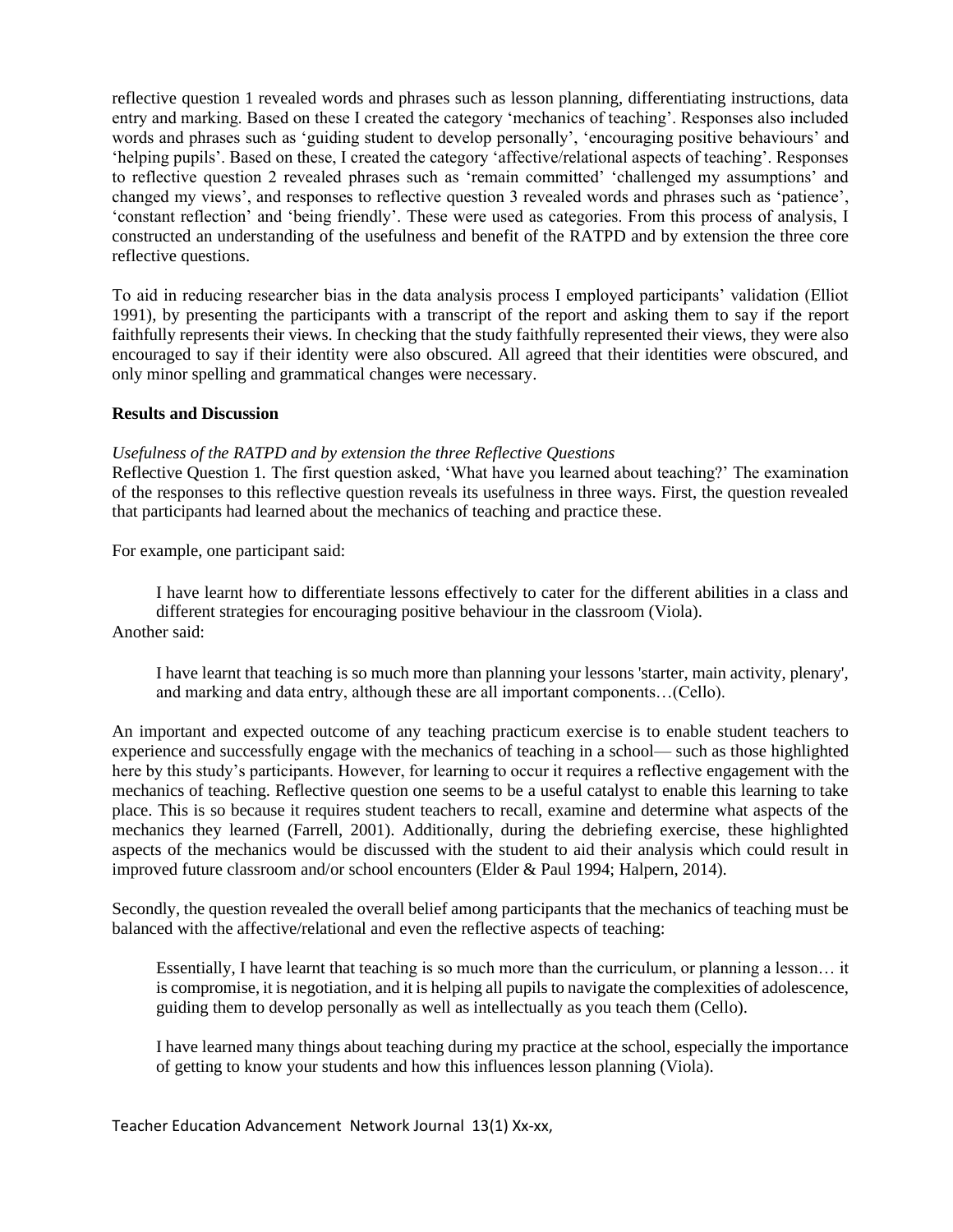I have learnt that reflective learning for teachers can actually block effective teaching, as in 'analysis paralysis' (Pinto).

While Pinto learned about the need for a balanced use of analysis in the teaching-learning dynamics, other participants learned about the need to balance attending to students' education and their other needs. Here we find participants— as a result of engaging with reflective question one— learning about balance, but more importantly, being 'teacher as pedagogue' which involves a caring interest in the growth and welfare of students which ought to motivate their practice (Van Manen, 2006).

Thirdly, the question facilitated the expression of the challenge of matching theory (that which is learned in the University) with practice in schools:

After having spent a couple of months in university, it can be challenging to marry the theory with the realities of teaching, and especially when integrating your own values into school policy. Throughout first placement at the school I had the opportunity to research this for my first PGCE dissertation on getting pupils to read, in which I planned a sequence of lessons with academic pedagogical works in mind, which was great and really illuminating (Cello).

While this area of challenge is not new and may continue to be difficult (Richards, 1996) here we find question one encouraging a student teacher to confront a challenge in her teaching which is an important aspect of being and becoming a reflective practitioner (Cunningham, 2001; Day, 1999; Markham, 1999).

Reflective Question 2. The second question asked, "To what extent has the practicum experience caused changes in your beliefs, values, and assumptions about teaching?" The examination of the responses to this reflective question reveals its usefulness, in that it encouraged participants to think affectively, by targeting their values, beliefs, and assumptions in relation to teaching and learning. All participants pointed out that the experience either confirmed, challenged, or changed their beliefs, values, and assumptions about teaching. For example, Cello's experience confirmed her belief, values, and assumptions about teaching history.

In terms of teaching History, I remain committed to teaching according to the university's values such as diverse histories, histories for all and historical thinking, which are compatible with the history scheme of work at the local school, giving me the opportunity to expand my understanding and implementation of these values (Cello).

On the other hand, it caused changes in these areas:

However, in terms of teaching in general, certain assumptions have been challenged. I assumed you can just go in and be everyone's favourite teacher, but it is important to establish boundaries, rules, and expectations first (although nothing near as harsh as the 'don't smile until Christmas' rule). Therefore, cultivating behaviour for learning is an ongoing target of mine - they will not listen to / behave for you if you are always nice to them and you must use sanctions according to school policy (Cello).

For Pinto, he arrived at the conclusion that children are low on the list of priorities. However, similar to Cello, Viola also experienced changes in these areas:

The way I view teaching is now very different from when I started my practice in the school. I underestimated the workload which teachers face and the pressure that they are under from parents, the government and school leadership teams. This practice experience has changed my view on the amount of planning involved in every lesson and that being a good teacher is not something that is automatic but takes years of practice (Viola).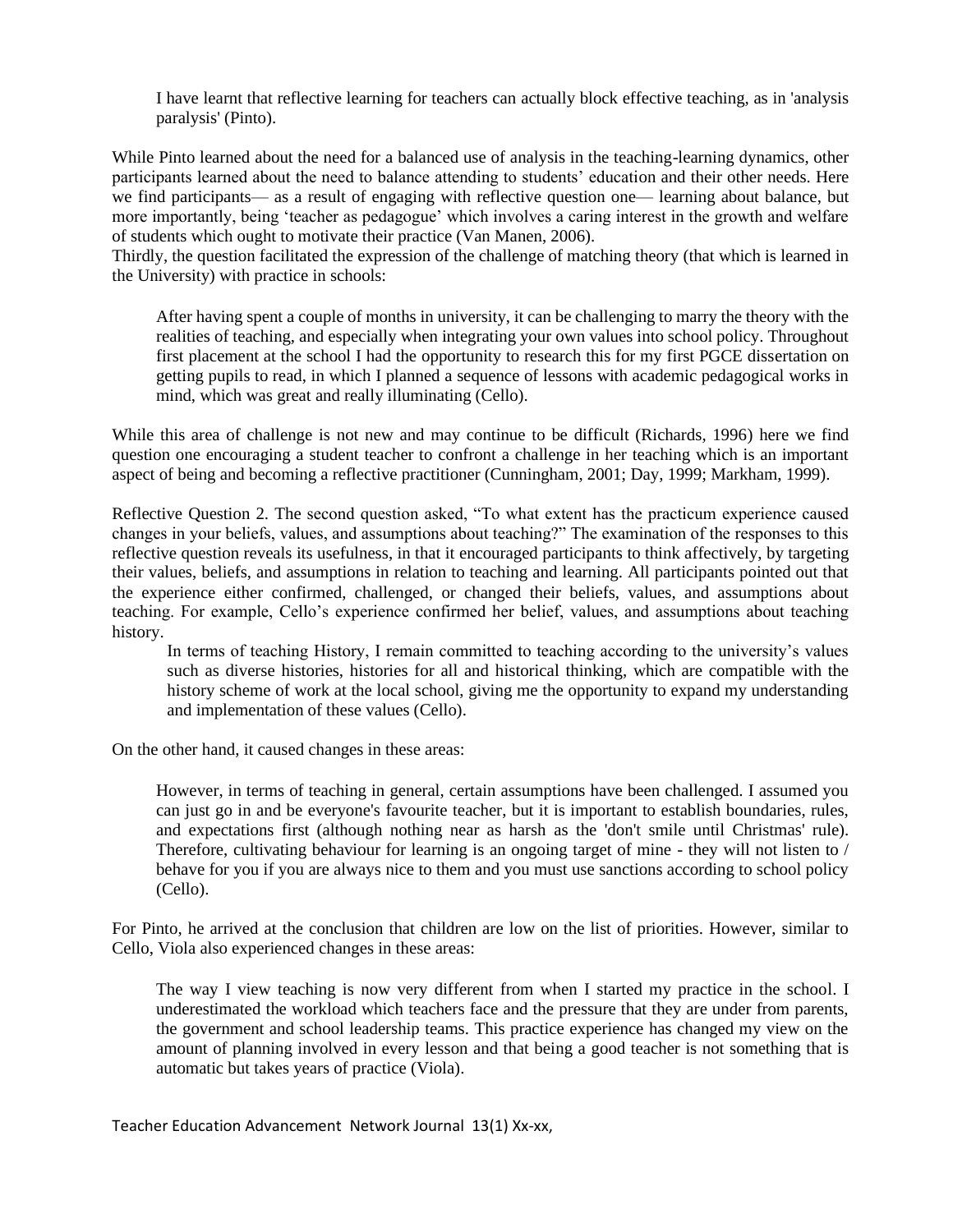The fact that there is a mixture of response by participants to this question could suggest that while teachers' beliefs, values, and assumptions about teaching are deeply ingrained and sometimes difficult to change (Borg, 2001), sometimes they do change if they are willing to reflect on these (Minott, 2009). Also, of importance is the fact that via reflective question two, participants disclose and examine personal feelings which is an aspect of being and becoming a reflective teacher (Reiman, 1999). This idea of disclosing personal feeling can be a challenge and is addressed later in this paper.

Reflective Question 3. The third question asked, "What have you learned about 'self' as a teacher?" The examination of the responses to this reflective question reveals its usefulness in that it encouraged the participants to personalize the teaching practicum exercise by examining and disclosing personal feelings (Reiman, 1999).

Pinto made the point that he has learned that he is able to remain true to teaching even while facing criticisms. Viola said that she has learned that she is patient and constantly reflective and these are very helpful when planning based on students' needs and during lesson implementation. Cello is of the opinion that she has two personas, the teacher and 'the real', and she can keep them separate while in the classroom. She is also a friendly person who cultivates friendships at work. She concludes that— while she may not be charismatic or intellectually brilliant—she is a reflective teacher. And this, for her, is 'a golden nugget'.

An examination of these quotations displays an awareness of 'self' by the participants, and self-awareness is a facet of reflective teaching and is critical to teachers' professional growth. More is said about selfawareness in the next section as we examine the benefits of the RATPD.

# *Benefits of the RATPD and by extension the three Reflective Questions.*

An overview of the preceding discussion and the responses analyzed, reveals that the RATPD and by extension, the three core reflective questions through which the approach is enacted encourages the development of student teachers' reflective capabilities. The thought of one participant supports this idea. 'Overall, the questions are useful in helping to reflect critically on the practicum experience and to think about what I have learned so far as a teacher' (Viola).

The need to aid student teachers to reflect on learning is now well documented in the literature. Specifically, the RATPD encourages critical thinking, self-directed critical thinking, and self-awareness. Another benefit of the RATPD, not identified from the examination of the data, was that it offers a structure to guide debriefing sessions.

Critical thinking is a process of disciplined intellectual criticism combining research, knowledge of context, and balanced judgment (Minott, 2009). It is characterized differently by various writers. Fowler (2015) lists over 15 definitions of critical thinking proposed by 15 writers. There are some similarities as well as differences to these. An examination of the definitions suggests that the writers all agree on the fact that its binding characteristic is that it is primarily a mental or cognitive process with particular outcomes, such as arriving at appropriate:

- beliefs,
- patterns of reasoning,
- conclusion of whether to reject or suspend judgment on an issue,
- understanding and meaning of an issue or statement,
- logical inferences, evidence and following where it leads,
- and decisions about material by distinguishing between facts and opinion.

Teacher Education Advancement Network Journal 13(1) Xx-xx, This list of outcomes of critical thinking displays the different uses and results of the application of this cognitive skill. For example, critical thinking can be applied to various situations and a conclusion drawn regarding what to believe or what actions to take, or it can result in making logical inferences. The need to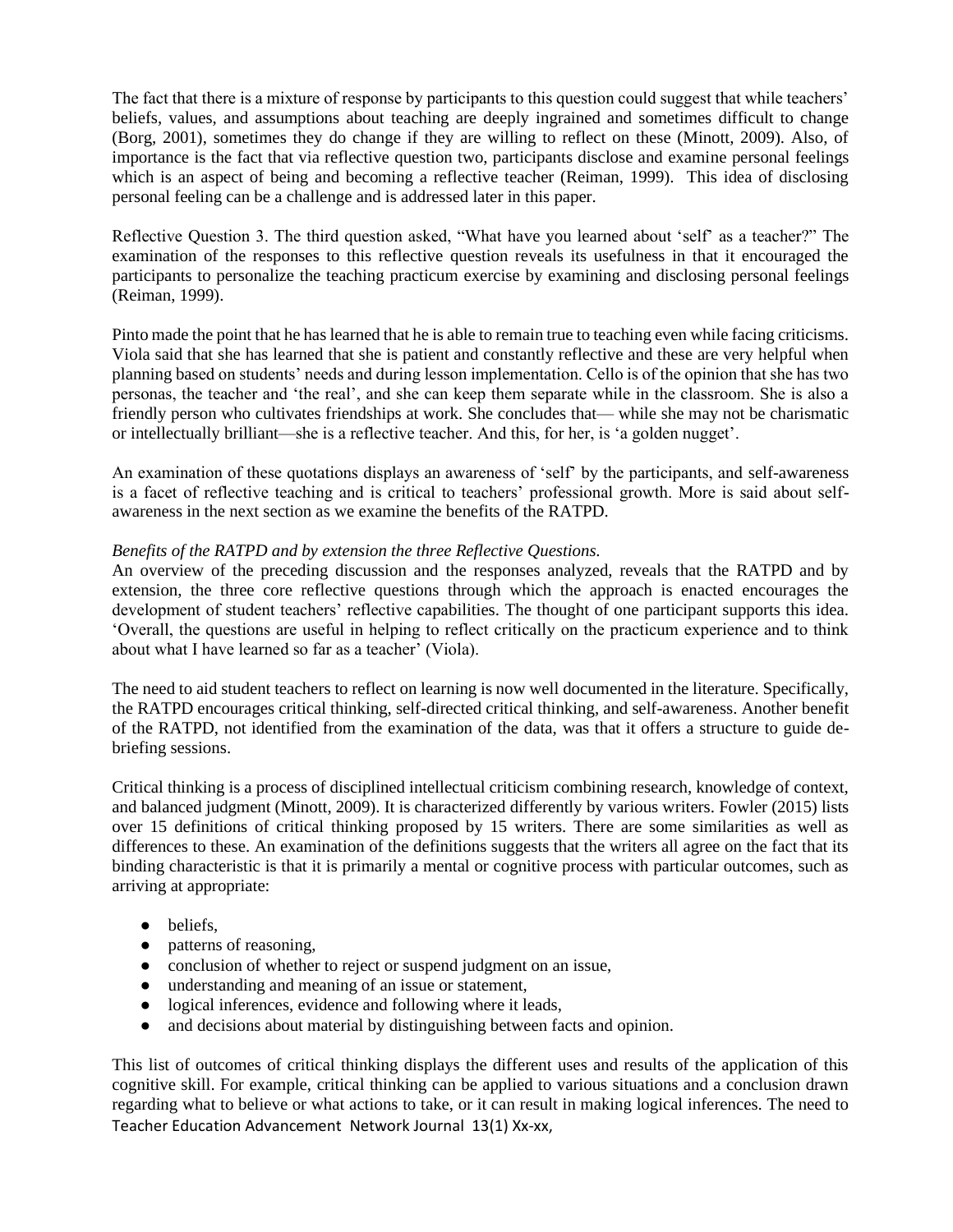develop and the importance of improving teachers and students' ability to think critically have been documented. For example, Schafersman (1991) points out:

Critical thinking is an important and vital topic in modern education. All educators are interested in teaching critical thinking to their students. Many academic departments hope that its professors and instructors will become informed about the strategy of teaching critical thinking skills, identify areas in one's courses as the proper place to emphasize and teach critical thinking, and develop and use some problems in exams that test students' critical thinking skills (n.p).

Carrol (1989) states:

Why should we be concerned about critical thinking in our classrooms? Obviously, we want to educate citizens whose decisions and choices will be based on careful, critical thinking. Maintaining the right of free choice itself may depend on the ability to think clearly (n.p).

The RATPD encourages critical thinking, for the reflective questions utilized cannot be effectively answered without thinking critically (Minott, 2015), and two, as displayed in the preceding discussion, participants confirmed or changed certain beliefs and assumptions about teaching, for example,

… in terms of teaching in general, certain assumptions have been challenged. I assumed you can just go in and be everyone's favourite teacher, but it is important to establish boundaries, rules, and expectations first (although nothing near as harsh as the 'don't smile until Christmas' rule)… (Cello).

Participants also arrived at various understandings of teaching (such as the need to balance the mechanics and affective/relational aspects of teaching) and made logical inferences from situations they encountered.

Cole (1997), while embracing the concept of critical thinking as a co-requisite to reflective practice, points out that critical thinking should be "self-directed." In other words, it should be an integral aspect of teachers' ongoing critical inquiry into their teaching and not administratively decreed by policymakers or educational administrators. Other writers, such as Hyrkas and colleagues (2001) and Calderhead (1992), agree with this, for they are of the opinion that there is indeed a feeling of autonomy when teachers engage in self-directed critical thinking as an integral aspect of the ongoing process of inquiry into their own teaching. When this occurs, teachers are more likely to take control of their learning, which should result in improved learning opportunities for students.

The RATPD process also encourages self-directed critical thinking. This is so because students are given the questions in advance of the debriefing session to guide their thinking. This process also allows them the opportunity to determine what aspects of the practicum they will think, talk, or write about during debriefing sessions (Minott, 2015).

Elder and Paul (1994) and Halpern (2014) state that self-awareness of our ways of learning and our knowledge is the essence of critical thinking, but, more important, it encourages professional growth. Richards and Shupe (2003) agree with this thought when they state that teachers' professional development depends on their willingness to take stock of their own behaviour or become aware of "self." Critical to this process is the willingness to ask questions about one's behaviour's and how they might be negatively affecting one's professional growth.

According to Cunningham (2001) and Bengtsson (1993), if teachers hone their cognitive and affective skills via reflective teaching, this could improve their ability to react and respond—as they are teaching—to assess, revise, and implement approaches and activities on the spot. The honing of cognitive and affective skills via reflective teaching could also develop further self-awareness and knowledge. More important, selfawareness could aid in encouraging teachers in their role as autonomous professionals who take responsibility for their own professional growth.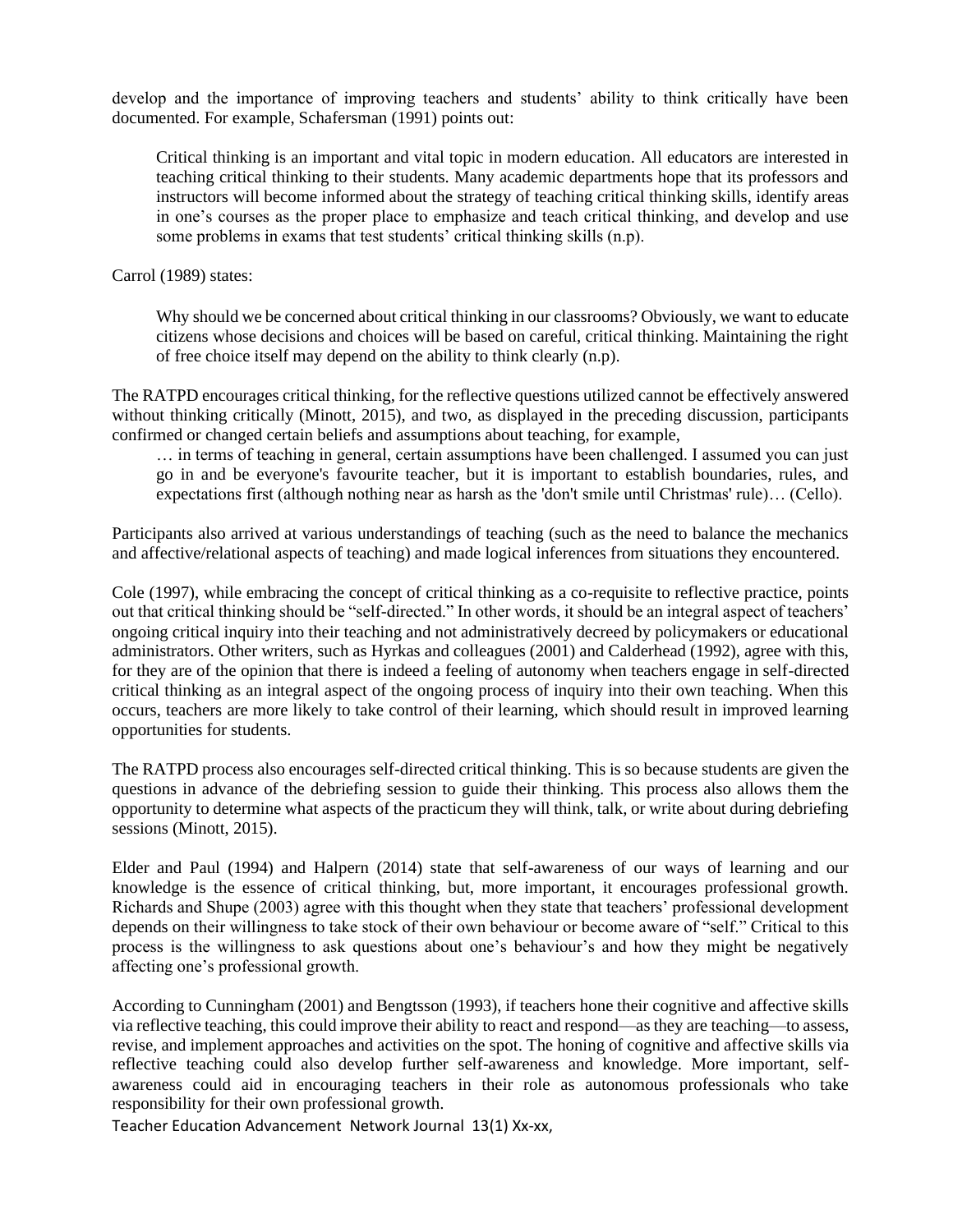An examination of the preceding discussion, especially the participants' comments, reveals that the RATPD encourages self-awareness, as they were able to identify aspects of themselves as teachers. This was facilitated by the reflective question asked about "self" as teacher. For example, one participant points out the struggle she has with planning time effectively and maintaining a healthy work/life balance. Another pointed out that he has learned that he is able to remain true to teaching even while facing criticisms.

The RATPD provides university teacher educators, school-based mentors, and student teachers with a useful, practical, user-friendly reflective tool for use during practicum exercises (Minott, 2015). For the university teacher educators and school-based mentors, the strategy also offers a structured guide for practicum debriefing sessions. While there are no universally set numbers of hours for a practicum debriefing session, I have found that the RATPD and the questions asked help to keep debriefing sessions between 30 and 40 minutes. This is particularly important when one university teacher educator is assigned to debrief 20 to 30 student teachers in one sitting. Also, the questions act as a guide for students' thoughts and tend to limit their "ramblings," which can be evident in debriefing sessions, especially when an open-ended questioning technique is employed (Minott, 2015).

# **Challenge of the RATPD and by extension the three Reflective Questions.**

The main challenge of the RATPD that should be considered is that student teachers are sometimes reluctant to share their perception and what they truly believe and feel about a particular issue or situation encountered. This suggests that genuine reflexivity is not always easy for student teachers. It seems, to examine one own feeling in the context of teacher education continues to be contentious and only recently, has it been acknowledged as central to teaching (Day and Leitch 2001). Hargreaves (1998) adds to the conversation when he points out that acknowledging and talking about emotion in an educational setting is a means to an end—that of facilitating the really important business of cognitive learning. This reluctance by student teachers to share perception and what they truly believe and feel about an occurrence or teaching episode could be seen, not just as a challenge of the RATPD, but also a limitation of this study.

However, to help to resolve this challenge of students' unwilling to talk about feeling or emotions, values, beliefs, and personal assumptions, I reassure them during debriefing sessions that what they say in the tutorial room "stays in the room." In other words, I promise confidentiality, and I do not record all that is discussed in the sessions, especially if I sense that what is being discussed is personal and emotional. Additionally, after each session, I invite students to read and edit the debriefing record that is kept in their file.

# **Summary**

The results and discussion of findings point out the following about each question. Reflective Question one, solicited from participants what they observed and learned about the mechanics and the affective/relational aspects of teaching. It revealed the overall belief among participants that there is the need to balance the mechanics and the affective/relational and reflective aspects of teaching. Reflective Question two, encouraged participants to think affectively by targeting their values, beliefs, and assumptions in relation to teaching and learning. Reflective Question three, encouraged participants to personalize the teaching practicum exercise by examining and disclosing personal feelings about 'self' as a teacher.

The three main benefits of the RATPD are as follows: one, it encouraged critical thinking, for the reflective questions utilized cannot be effectively answered without thinking critically; two, it encouraged self-directed critical thinking; and three, it encouraged self-awareness. The main challenge of the RATPD is that students are sometimes reluctant to share their perception and what they truly believe and feel about a particular issue or situation encountered.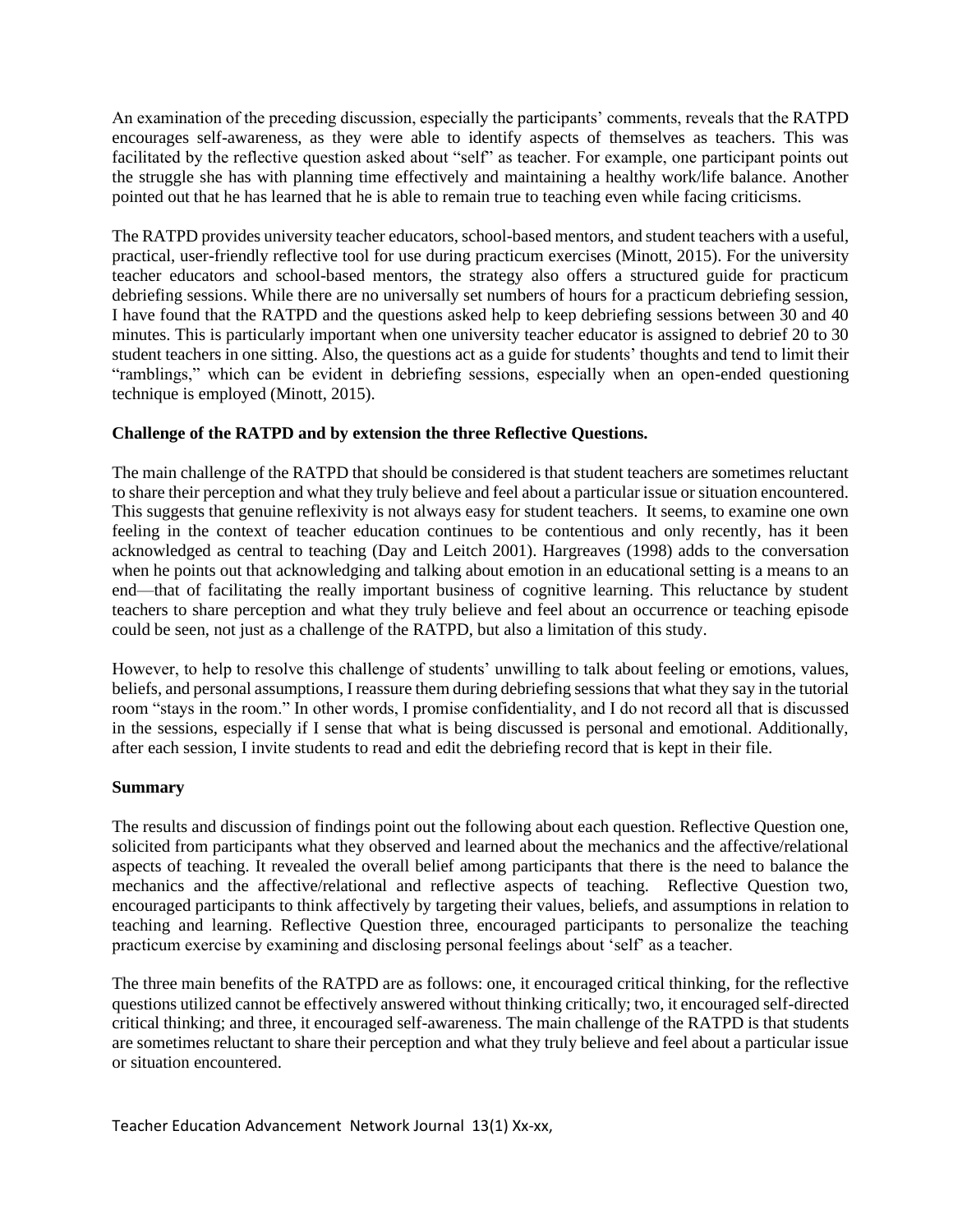# **Implications and Conclusion**

Despite the main challenge of the RATPD identified in the preceding discussion, teacher educators, schoolbased mentors and cooperating teachers should view it as an additional tool that enables and encourages the reflective capabilities of student teachers. Some educators may be using these or similar questions in their practice. The RATPD however, provides a structure and a framework to guide debriefing sessions— central aspects of the work of these educators.

The use of the strategy in a teacher education programme would contribute to the hidden curriculum. Doing so, indirectly conveys to student teachers the importance placed on teaching reflectively and their development as reflective practitioners. Jerald (2006) notes that, among many things, the hidden curriculum indirectly communicates through written words and actions: attitudes, knowledge, and behaviours that are learned by students.

One role of teacher educators is to model various aspects of teaching. The Association of Teacher Educators (USA) (2003) identifies modelling of teaching and ideas that student teachers are expected to grasp, as the number one standard expected of accomplished teacher educators. The use of the RATPD is an opportunity for teacher educators to display the kinds of questions that student teachers should carry into their practice as teachers. Conklin (2008) supports this idea for the writer points out that modelling also includes the use of activities to teach covert or unspoken aims.

The three questions through which the strategy is enacted can be easily memorised and others added as needed. This memorisation aid in making the dialogue between the student teacher and the mentor more conversational. This conversational approach helps to put the student at ease. Additionally, the RATPD can be used as an evaluation tool at the end of a lecture or unit of lessons in any discipline in the teacher education curriculum (Minott, 2015).

To conclude, this instrumental research case study used the recent practicum experience and opinions of a selected number of UK student teachers from a local university to evaluate the usefulness, benefits, and challenge of the three-core reflective question through which the RATPD strategy is enacted. The usefulness of the three questions and by extension the RATPD can be seen in the fact that they encourage participants to think critically about their teaching and about own behaviour as potential teachers. Also, it encourages student teachers, during the actual teaching practicum, to not only focus on the mechanics and affective/relational aspects of teaching but to consider self as a teacher, which is a major facet of being and becoming a reflective practitioner.

# **References**

- Bengtsson, J. (1993) 'Theory and practice: Two fundamental categories in the philosophy of teacher education', *Educational Review*, 45(3), pp. 205–211.
- Borg, M. (2001) 'Key Concepts in ELT Teachers' beliefs', *ELT Journal*, 55(2), pp. 186-188.
- Calderhead, J. (1992) The role of reflection in learning to teach, in Valli, L. (ed.) *Reflective teacher education—Cases and critiques.* Albany: State University of New York Press. pp. 139–146.
- Carrol, T. M. (1989) Critical thinking: Promoting it in the classroom. Available at:
- <https://eric.ed.gov/?id=ED306554> (Accessed 04 June 2021).
- Cole, A. L. (1997) 'Impediments to reflective practice towards a new agenda for re-search on teaching', *Teachers and Teaching; Theory and Practice*, 3(1), pp. 7–27.
- Conklin, H.G. (2008) 'Modeling Compassion In Critical, Justice-Oriented Teacher Education', *Harvard Educational Review,* 78(4), pp. 652-674. doi:10.17763/haer.
- Creswell, J. W. (1998) *Qualitative inquiry and research design: Choosing among five traditions*. Thousand Oaks, CA: Sage.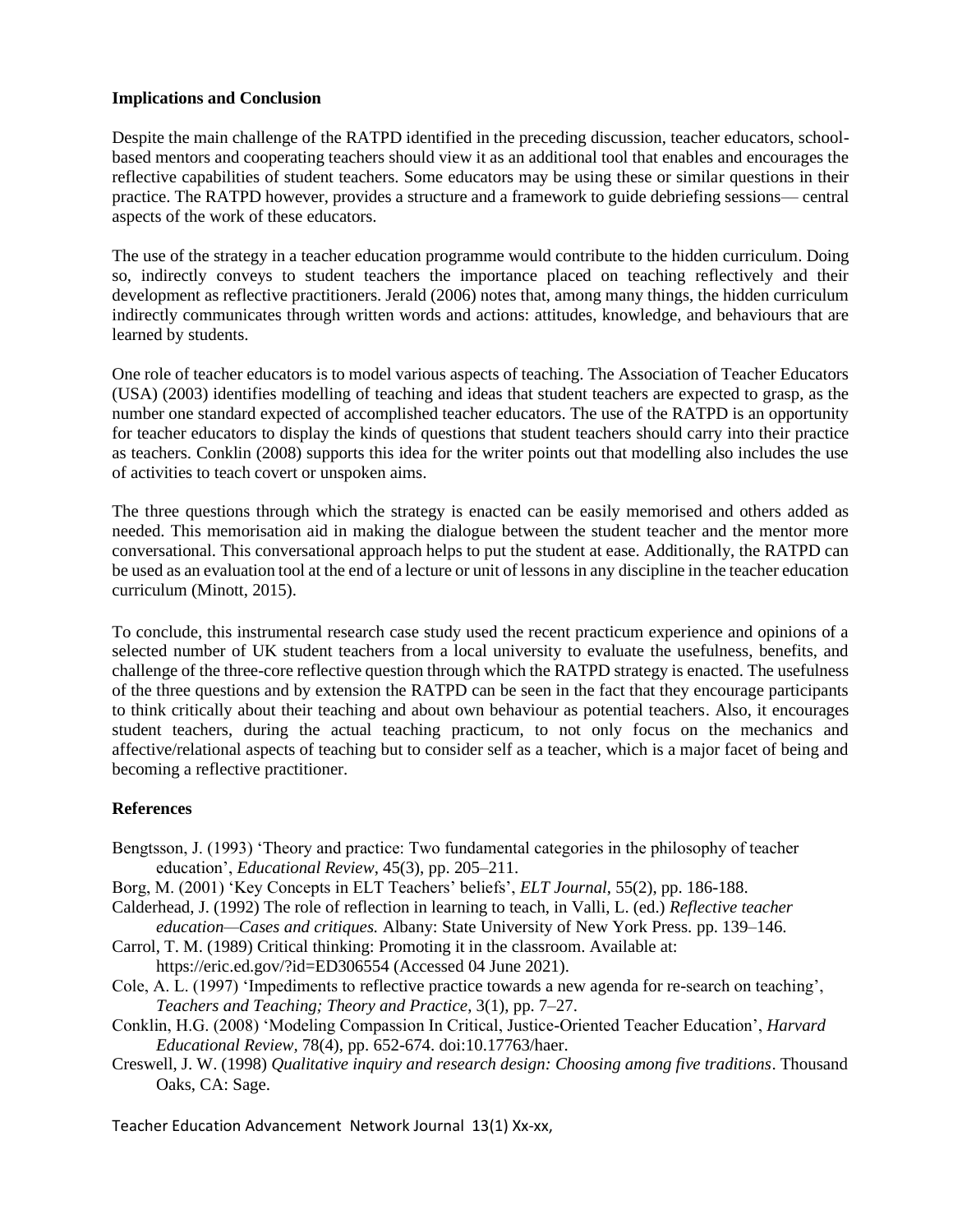- Cunningham, F. M. A. (2001) Reflective teaching practice in adult ESL. Available at: [http://www.cal.org/caela/esl\\_resources/digests/reflect.html](http://www.cal.org/caela/esl_resources/digests/reflect.html) (Accessed: 04 June 2021).
- Day, C. W. (1999) Researching teaching through reflective practice, in Loughran, J. (ed.) *Researching teaching: Methodologies and practices for understanding pedagogy.* London: Falmer Press. pp. 215–231.
- Day, C. W. and Leitch, R. (2001) 'Teachers' and teacher educators' lives: The role of emotion', *Teaching and Teacher Education*, 17(4), 403–415.
- Elder, L.. and Paul, R. (1994) 'Critical thinking: Why we must transform our teaching', *Journal of Developmental Education*, 18(1), pp. 34–35.
- Elliott, J (1991) *Different Conceptions of Case Study and the Problem of Variability. Action Research for Educational Change*. Buckingham: Open University Press.
- Farrell, T. S. C. (2001) 'Tailoring reflection to individual needs: A TESOL case study', *Journal of Education for Teaching*, 27(1), pp. 23–28.
- Fowler, B. (2015) Critical thinking, contributed by Barbara Fowler, Longview Community College. Available at[:https://novarhetoricalstyle.wordpress.com/2015/01/01/critical-thinking/](https://novarhetoricalstyle.wordpress.com/2015/01/01/critical-thinking/) (Accessed: 04 June 2021).
- Grushka, K., McLeod, J. H. and Reynolds, R. (2005) 'Reflecting upon reflection: Theory and practice in one Australian university teacher education program', *Reflective Practice*, 6(2), pp. 239–246.
- Guba, E. G. and Lincoln, Y. S. (1998) Competing paradigms in qualitative research, in Denzin, N.K. and Lincoln, Y.S. (eds.) *The landscape of qualitative research theories and issues.* Thousand Oaks, CA: Sage. pp. 195–220.
- Halpern, D. F. (2014) *Thought and knowledge: An introduction to critical thinking. 5th Edition*. New York: Psychology Press.
- Hargreaves, A. (1998) 'The emotional practice of teaching', *Teaching and Teacher Education*, 14(8), pp. 835–854.
- Hyrkas, K., Tarkka, M. T. and Ilmonen, P. M. (2001) 'Teacher candidates' reflective teaching and learning in a hospital setting-changing the pattern of practical training; A challenge of growing into teacherhood', *Journal of Advanced Nursing*, 33(4), pp. 503–511.
- Jerald, C.D. (2006) School Culture: 'The Hidden Curriculum'. Available at: <https://files.eric.ed.gov/fulltext/ED495013.pdf> (Accessed: 29 July 2021).
- Markham, M. (1999) 'Through the looking glass: Reflective teaching through a Lacanian lens', *Curriculum Inquiry*, 29(1), pp. 55–76.
- Minott, M.A. (2009) *Reflection and reflective teaching: a case study of four seasoned Teachers in the Cayman Islands*. Saarbrücken, Germany: VDM Verlag.
- Minott, M.A. (2015) 'Encouraging Secondary Students' Deep Reflection-on-learning: a case for a Reflective Approach to Student Learning Evaluation'*, Reflective Practice: International and Multidisciplinary Perspective*, 16(4), pp. 487– 496. Available at: [http://dx.doi.org/10.1080/14623943.2015.1064375.](http://dx.doi.org/10.1080/14623943.2015.1064375) (Accessed: 29 July 2021).
- Parkinson, P. T. (2009) 'Field-based pre-service teacher research: Facilitating reflective professional practice', *Teaching & Teacher Education*, 25(6), pp. 798–804.
- Posner, G. J. (1989) *Field experience methods of reflective teaching*. New York: Longman.
- Reiman, A. J. (1999) 'The evolution of the social role-taking and guided reflection framework in teacher education: Recent theory and quantitative synthesis of research', *Teaching and Teacher Education*, *15*(6), pp. 597-612.
- Richards C.A (1996) *Pedagogical beliefs, skills, knowledge: influences on pre-service music teachers lesson planning.* Unpublished PhD Thesis. University of Newcastle, Newcastle, Australia. Richards, G. B. and Shupe, M. J. (2003) 'The importance of teacher self-awareness in working with students with emotional and behavioural disorders', *Teaching Exceptional Children*, 36(2), pp. 8–13.
- Schafersman, S. D. (1991) An introduction to critical thinking. Available at: http://
	- [www.freeinquiry.com/critical-thinking.html](http://www.freeinquiry.com/critical-thinking.html) (Accessed 18 February 2020).
- Schön, D. A. (1987) *Educating the reflective practitioner*. San Francisco: Jossey-Bass.